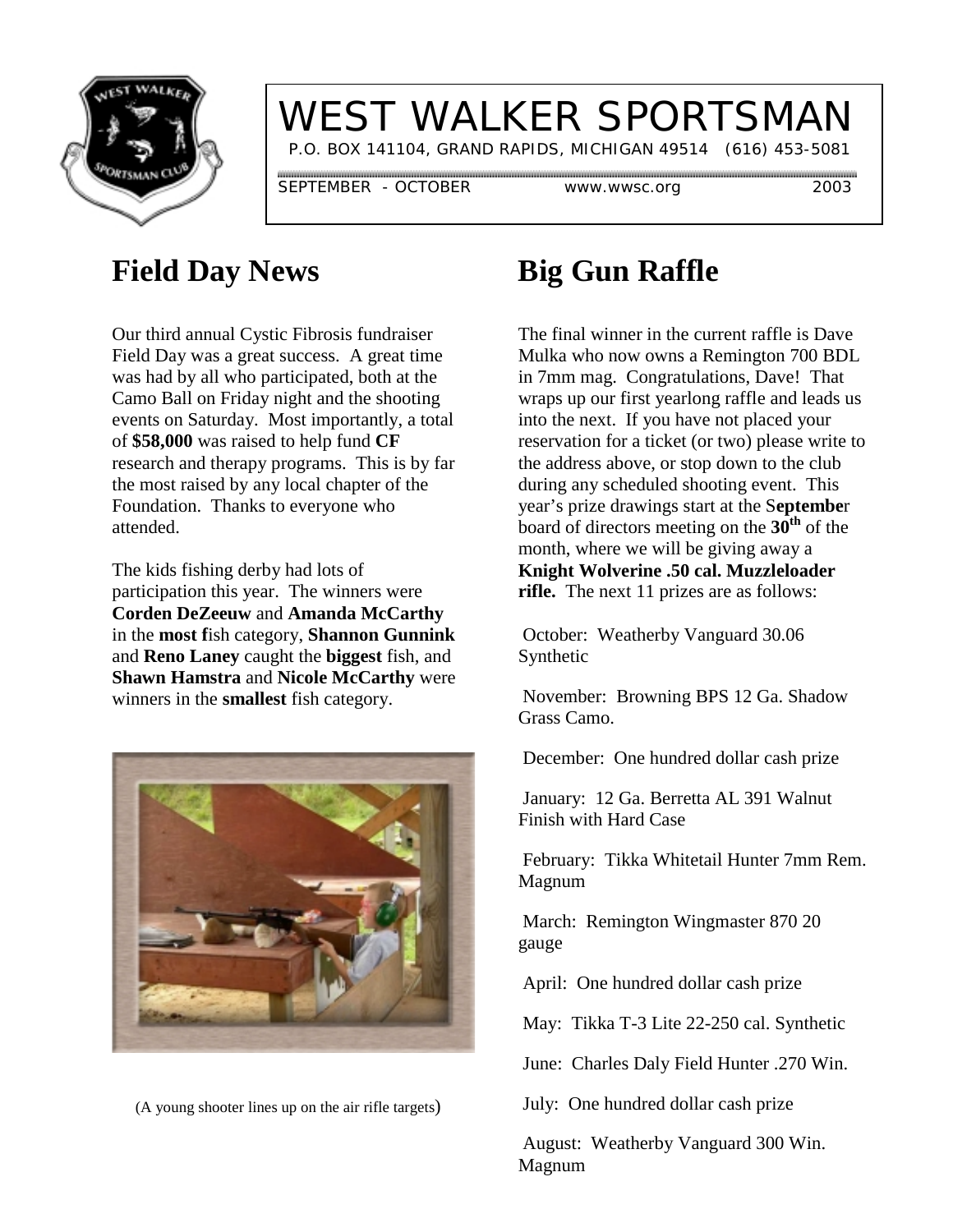#### **Range Safety**

Here are the answers to a couple of common questions heard at the range.

Q. Can I set up targets such as empty cans, or steel plates to shoot at?

A. No. Only use paper or cardboard targets fastened to the wood target boards. Other targets pose ricochet hazards and contribute to a littered and unsightly shooting area. Remember also to remove your paper from the boards when you are finished. The next shooters will thank you.

Q. Do I have to use the benches, or can I shoot from a standing, kneeling, or prone position? A. You don't have to use the benches. You can shoot from any safe position. Just be sure you don't stray in front of the firing line, and keep all of your body parts behind the muzzle of your gun.

These questions came from inquiries to our web site, www.wwsc.org. Feel free to e-mail any questions you may have, and be sure to leave an email address if you would like a response. Shoot safely, and enjoy your range!

#### **Plate Shoots**

The Steel Plate shoots are back on the second Saturday of the month. Sorry for the mix up on the web information. The next shoot is Saturday, September 13.

### **CMP Affiliation**

Charter member, Barry Anderson informs us that WWSC will soon be certified as a CMP (Civilian Marksmanship Program) affiliated club. This will afford all club members the privileges that such an association entails. Stay tuned for more information on this.

### **Membership**

1306 Associate Members 43 Charter Members 17 Honorary Members 3 Charter Applicants

### **New Member Drive**

Don't forget about our new member drive. Any associate who recruits 3 new members (sorry, no renewals) before the end of the year will receive a free year extension on their current membership.

#### **Sportsman's Swap Meet**

WWSC will be the site of a sportsman's swap meet and gun show on Saturday, September 27. Hours will be 9AM to 4PM, with setup time for table holders starting at 7AM. This is open to the public, and all are welcome to buy, sell, or trade sports related items only. Admission will be \$3 at the door. Show your current WWSC membership card and get \$1 off! Table cost is very reasonable, and there will be space available outside for very large items, such as boats, ATVs, etc. Sellers can call Rick Heyt for more information at (616) 677-3558, or e-mail at heytrw@altelco.net. Breakfast and Lunch items will be available as our kitchen will be open. This is a great opportunity to clear out your unused or unneeded items and put a few bucks in you pocket to boot, or maybe pick up the bargain of a lifetime!

#### **Rifle Plate Shoot**

The Rifle and Pistol committee will be hosting an informal plate shoot on **Saturday, October 18**. This is for center fire military or hunting rifles, and will feature steel plate targets set at distances from 50 to 200 meters, and will be held on the charter range. If you normally don't have the opportunity to shoot at the longer ranges, this is a great opportunity to see what your favorite rifle will do. There will be paper targets available also to assist in getting sighted in for each distance. For more information, see next month's newsletter, or watch the web site, or contact Scott Larabel at silouetter@msn.com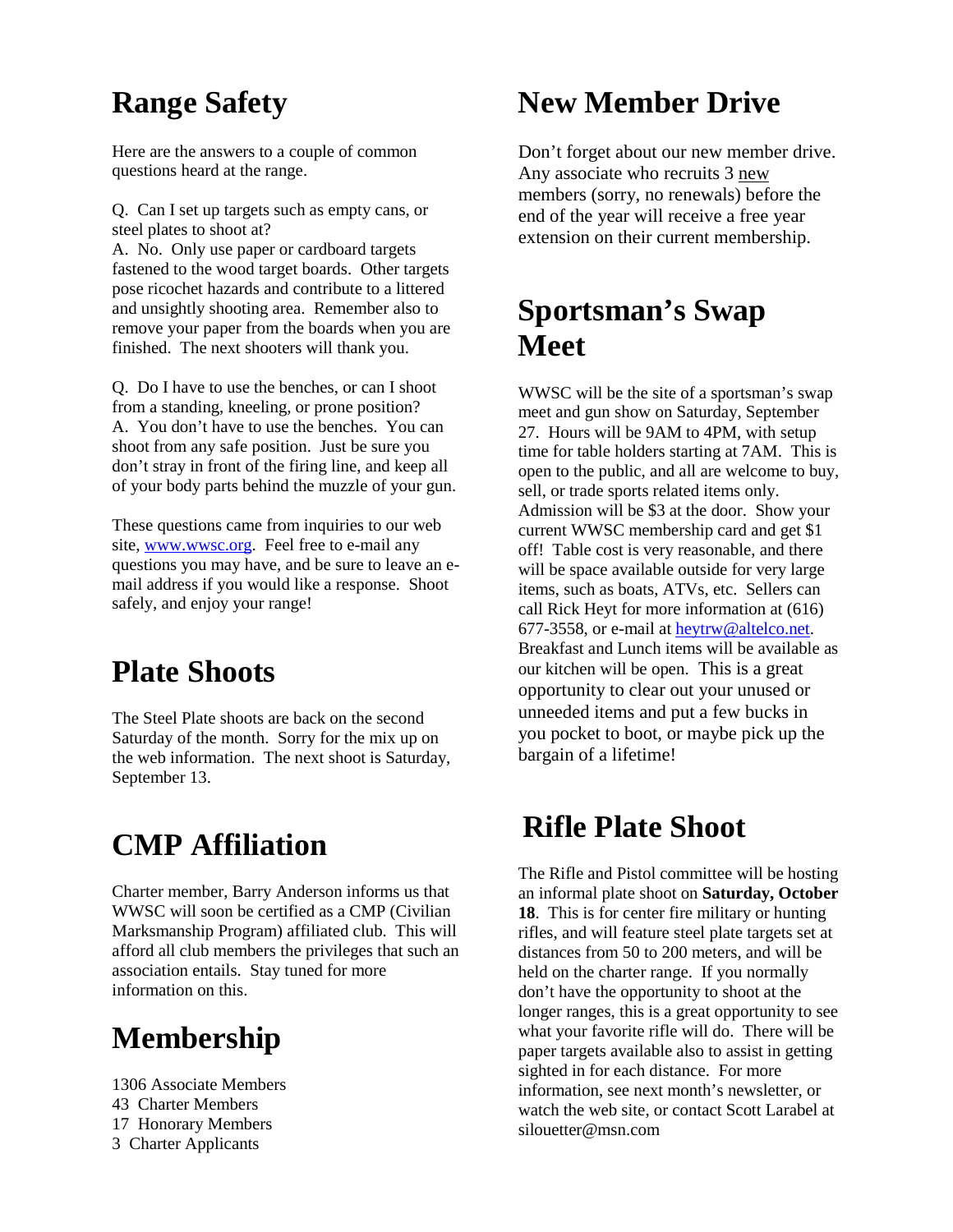# **September**

| Sun                      | Mon          | <b>Tue</b>          | Wed                      | Thu                     | Fri                     | Sat                                    |
|--------------------------|--------------|---------------------|--------------------------|-------------------------|-------------------------|----------------------------------------|
|                          | $\mathbf{1}$ | $\overline{2}$      | $\overline{\mathbf{3}}$  | $\overline{\mathbf{4}}$ | 5                       | 6<br>Archery,                          |
|                          | <b>LABOR</b> |                     | Archery,                 |                         |                         | Trap & Skeet                           |
|                          | <b>DAY</b>   |                     | Trap & Skeet             |                         |                         |                                        |
|                          |              |                     | 9 to 12 AM<br>6 to 10 PM |                         |                         | $10$ to $3$                            |
| $\overline{7}$           | 8            | 9                   | 10                       | 11                      | 12                      | 13<br>Steel Plate,                     |
| Archery,<br>Trap & Skeet | Charter      | 7 Yd Range          | Archery,<br>Trap & Skeet | Charter                 |                         | Archery,                               |
| 10 to 2                  | Range closed | Closes 4:30         | 9 to 12 AM               | Meeting 7:30            |                         | Trap & Skeet                           |
|                          | $10$ to $6$  |                     | 6 to 10 PM               |                         |                         |                                        |
| 14                       | 15           | 16                  | 17                       | 18                      | 19                      | $10$ to $3$<br>20                      |
|                          |              |                     | Archery,                 |                         |                         | Silhouette                             |
|                          |              |                     | Trap & Skeet             |                         |                         | Archery,<br>Trap & Skeet               |
| Archery,<br>Trap & Skeet |              |                     | 9 to 12 AM               |                         |                         |                                        |
| 10 to 2                  |              |                     | 6 to 10 PM               |                         |                         | 10 to 3                                |
| 21                       | 22           | 23                  | 24                       | 25                      | 26                      | 27                                     |
| Archery<br>Trap & Skeet  |              |                     | Archery<br>Trap & Skeet  |                         |                         | <b>Swap Meet</b><br>$9$ to $4$         |
|                          |              |                     |                          |                         |                         | Archery,                               |
| 10 to 2                  |              |                     | $9$ to 1<br>6 to         |                         |                         | Trap & Skeet                           |
| 28                       | 29           | 30                  |                          | $\overline{2}$          | $\overline{\mathbf{3}}$ | $10$ to $3$<br>$\overline{\mathbf{4}}$ |
| Archery,                 |              | Board               | Archery,                 |                         |                         | Archery,                               |
| Trap & Skeet             |              | Mtg./Gun<br>Drawing | Trap & Skeet             |                         |                         | Trap & Skeet                           |
| $10$ to $2$              |              | 7:00 PM             | 9 to 12 AM               |                         |                         | 10 to 3                                |
| 5                        | 6            | $\overline{7}$      | 6 to 10 PM<br>8          | 9                       | <b>10</b>               | 11                                     |
|                          |              |                     | Archery,                 |                         |                         |                                        |
| Archery, Trap            |              | 7 Yd Range          | Trap & Skeet             |                         |                         | Archery, Trap &                        |
| & Skeet                  |              | Closes 4:30         | 9 to 12 AM               | Charter<br>Meeting 7:30 |                         | <b>Skeet</b>                           |
| $10$ to $2$              |              |                     | 6 to 10 PM               |                         |                         | $10$ to $2$                            |
| 12                       | 13           | 14                  | 15                       | 16                      | 17                      | 18                                     |
| Archery,<br>Trap & Skeet | Charter      |                     | Archery,<br>Trap & Skeet |                         |                         | Steel Plate,<br>Archery,               |
|                          | Range closed |                     |                          |                         |                         | Trap & Skeet                           |
| $10$ to $2$              | $10$ to $6$  |                     | 9 to 12 AM<br>6 to 10 PM |                         |                         | 10 to 3                                |
|                          |              |                     |                          |                         | 2003                    |                                        |
|                          |              |                     |                          |                         |                         |                                        |